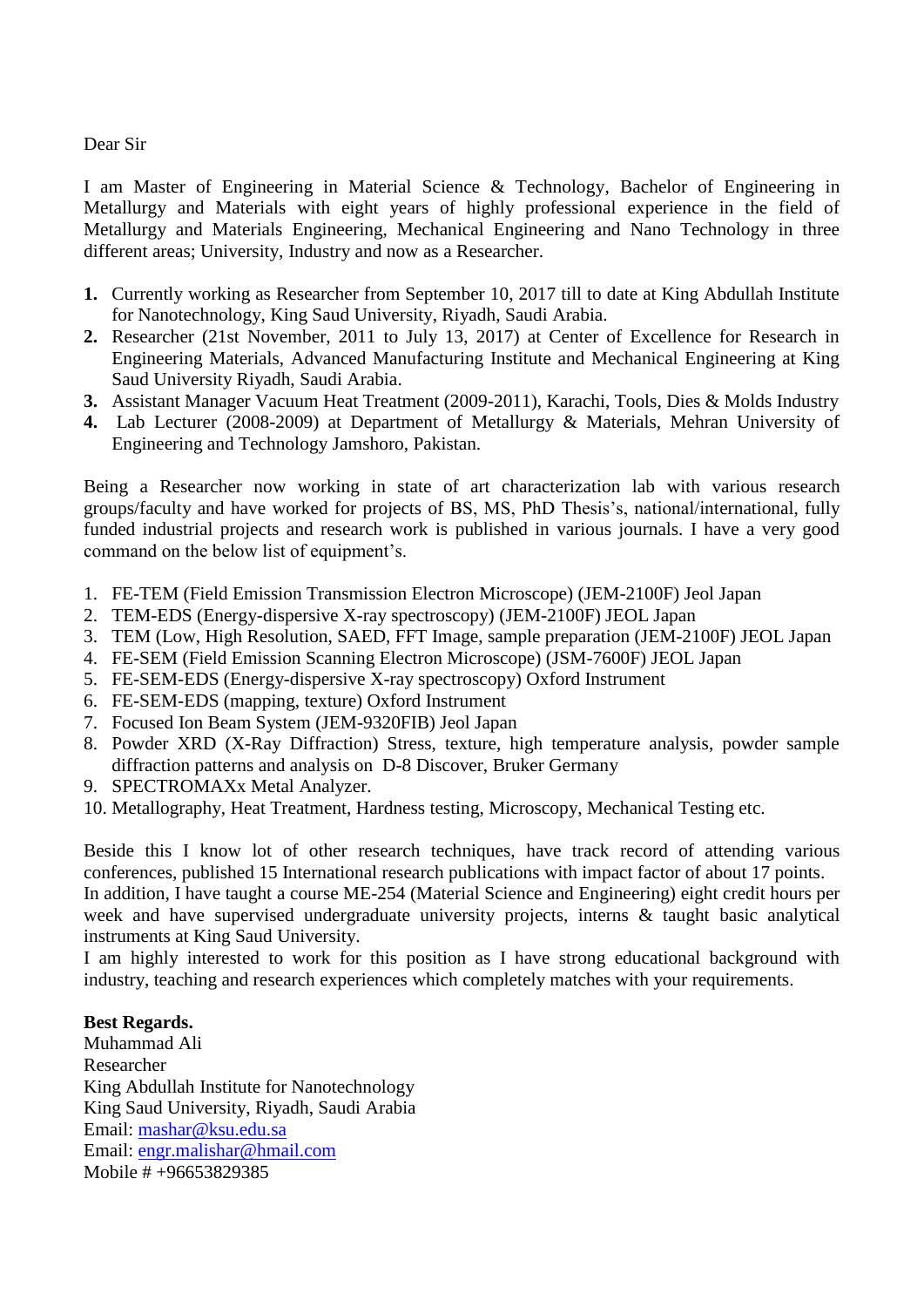# **Muhammad Ali**

Researcher King Abdullah Institute for Nanotechnology King Saud University, Riyadh, Saudi Arabia Email: [engr.malishar@hmail.com](mailto:engr.malishar@hmail.com) Email: [mashar@ksu.edu.sa](mailto:mashar@ksu.edu.sa) Mobile: +966538293859 <http://nano.ksu.edu.sa/en>



| <b>Education</b>                                                | <b>CGPA</b> | Year | <b>University</b>                                                    |
|-----------------------------------------------------------------|-------------|------|----------------------------------------------------------------------|
| <b>Master of Engineering</b><br>(Material Science & Technology) | 3.80/4      | 2013 | Mehran University of Engineering &<br>Technology, Jamshoro, Pakistan |
| <b>Bachelor of Engineering</b><br>(Metallurgical & Materials)   | 3.23/4      | 2008 | Mehran University of Engineering &<br>Technology, Jamshoro, Pakistan |

# **SUMMARY OF PROFESSIONAL EXPERIENCE: (08 YRS)**

- **1.** Currently working as Researcher from September 10, 2017 till to date at King Abdullah Institute for Nanotechnology, King Saud University, Riyadh, Saudi Arabia.
- **2.** Worked as Researcher since November 21, 2011- July 13, 2017 Center of Excellence for Research in Engineering Materials, Advance Manufacturing Institute, Department of Mechanical Engineering, College of Engineering, King Saud University, Saudi Arabia.
- **3.** Worked as Assistant Manager (Production & Vacuum Heat Treatment) at Karachi, Tools, Dies and Molds Industry, from 13 March 2009 to 14 November 2011 on (Seco/Warwick Base Vacuum hardening & nitriding furnaces) Heat Treatment department at Ministry of Industries and Production.
- **4.** Worked as Lab Lecturer at Department of Metallurgy & Materials Engineering, Mehran University of Engineering & Technology from February 16, 2008 to 12 March 2009.

Industrial, University teaching & Research Experience in the field of Metallurgical, Materials Science & Engineering, Material Testing Lab, Research & Development, Industrial Vacuum Heat Treatment, Destructive & Non Destructive Testing, Metallography, Mechanical Testing, TEM, SEM, EDS, XRD, working on various projects & supervised university undergraduate student projects.

# **DETAILS OF EXPERIENCE:**

#### **September 10, 2017 till to date Researcher**

King Abdullah Institute for Nanotechnology King Saud University, Riyadh, Saudi Arabia

Currently working as Researcher from September 10, 2017 till to date at King Abdullah Institute for Nanotechnology, King Saud University, Riyadh, Saudi Arabia

Field of interest energy group development of light weight materials, nanotechnology, materials engineering and microscopy (FIB, SEM, TEM and XRD).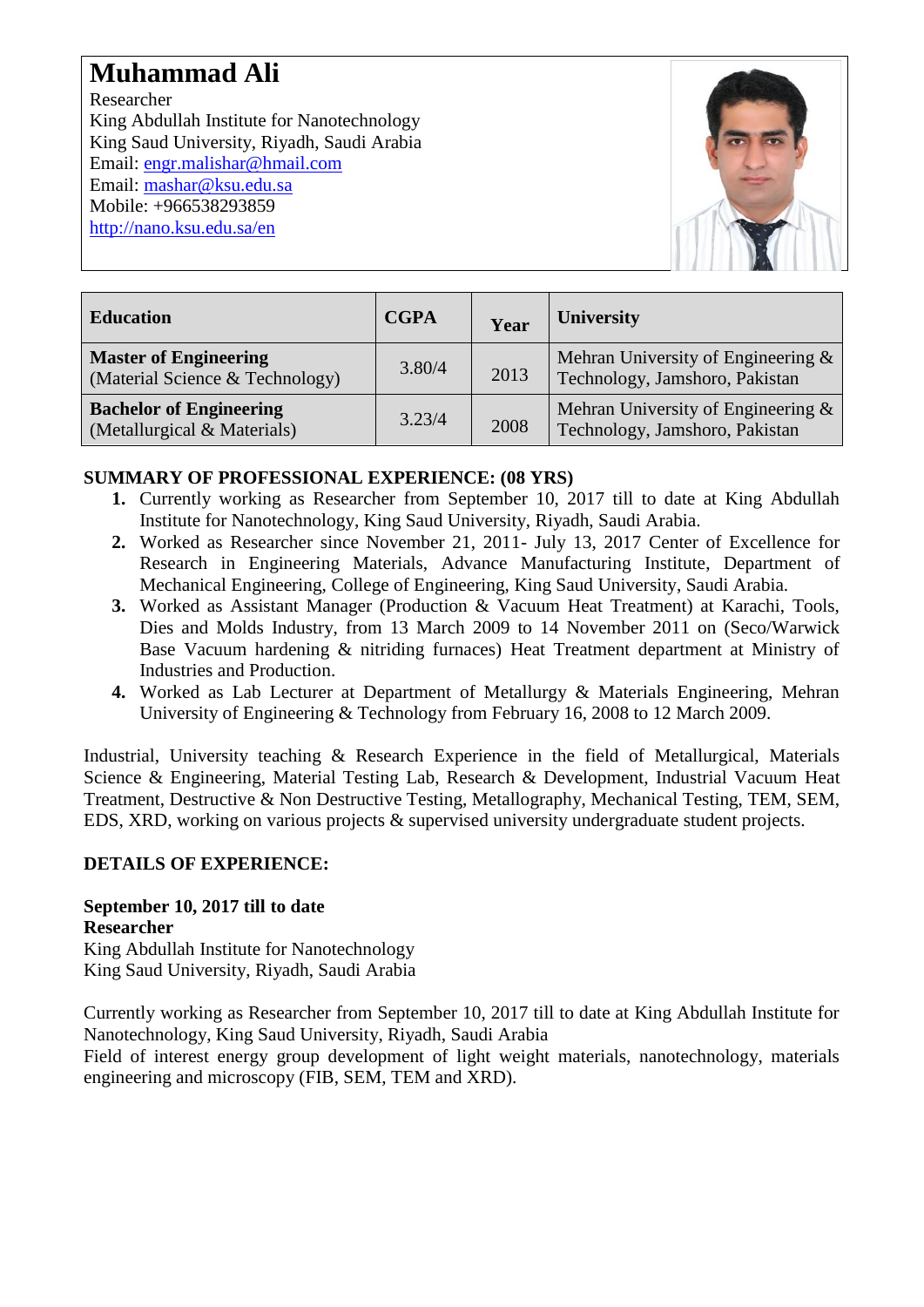#### **21st, November 2011 to July 13, 2017 Researcher**

**Center of Excellence for Research in Engineering Materials, Advanced Manufacturing Institute and department of Mechanical Engineering, College of Engineering, King Saud University, Riyadh, Saudi Arabia**

Researched on various university and industrial projects like (SABIC, ARAMCO, AL-FANAR, NPST, KACST) using state of the art equipment's in characterization lab listed below.

- 1. FE-TEM Field Emission Transmission Electron Microscope (JEM-2100F) JEOL (Sample Preparation, Low & High Resolution TEM using FFT, SAED, Indexing) etc.
- 2. TEM, Energy Dispersive X-ray Spectroscopy (EDS) (Elemental Analysis, Report Analysis)
- 3. SEM- Field Emission Scanning Electron Microscope (JSM-7600F) JEOL (Low to High Resolution 1mm to 10nm, Indexing used detectors, SEI, BEI, LABE, GB Mode etc.).
- 4. EDS- Energy Dispersive X-ray Spectroscopy (EDS), (INCA- Exact Oxford system) (Elemental Analysis using KV vs Probe current setting at different WD & report generation).
- 5. XRD- Powder X-Ray Diffraction (D8 Discover Bruker) (Programs XRD commander, EVA, Laptos, Residual Stress Analysis, Pattern Analysis etc.).
- 6. Shimadzu XRD 7000 (Sample preparation, Peak Identification, Crystalline size etc.)
- 7. Spectromax stationary metal analyzer (Analysis of Steel, Aluminum, Magnesium etc.
- 8. DSC/TGA, (Model SDT DQ 600) (Simultaneous measurement of weight change (TGA) and true differential heat flow (DSC) on the same sample from ambient to 1,500 ˚C.
- 9. Metallography, Heat Treatment, Portable & bench type Hardness Testing (HRC, HV, HB).

# **13 March 2009 – 14 November 2011**

# **Assistant Manager (Production & Vacuum Heat Treatment)**

(Seco/Warwick Poland Base Vacuum Heat Treatment furnaces) Karachi Tools Dies & Moulds Industry Ministries of Industries and Production, Govt of Pakistan

Major Responsibilities:

- Managing & Directing heat treatment processes like annealing, stress relieving, hardening, tempering & nitriding on industrial base & Research development commercial jobs.
- Working with SECO/WARWICK ( $R \& D$ ) Bodycote Poland for the heat treatment processes
- Monitor, review and evaluate process heat treating report  $\&$  supervise the daily activities
- Practical experience on Metallography Lab, hardness testing on universal hardness tester HRC, HRB, HB & HV, portable hardness tester testing on industrial jobs, Vickers & Micro Vickers hardness testing for nitride layer & their microstructure on metallurgical microscope
- Research & Development projects & industrial jobs of pressure die casting, forging dies, aluminum extrusion dies, sheet metal dies, gears.

## **February 2008 – March 2009**

## **Lab Lecturer**

Department of Metallurgy & Materials Engineering Mehran University of Engineering & Technology Jamshoro, Sindh, Pakistan

Conducting classes, assigning projects allocated for the full semester to the various batches Assigning practical to the students as a projects  $\&$  in charge heat treatment lab Subjects taught heat treatment processes, physical metallurgy & material science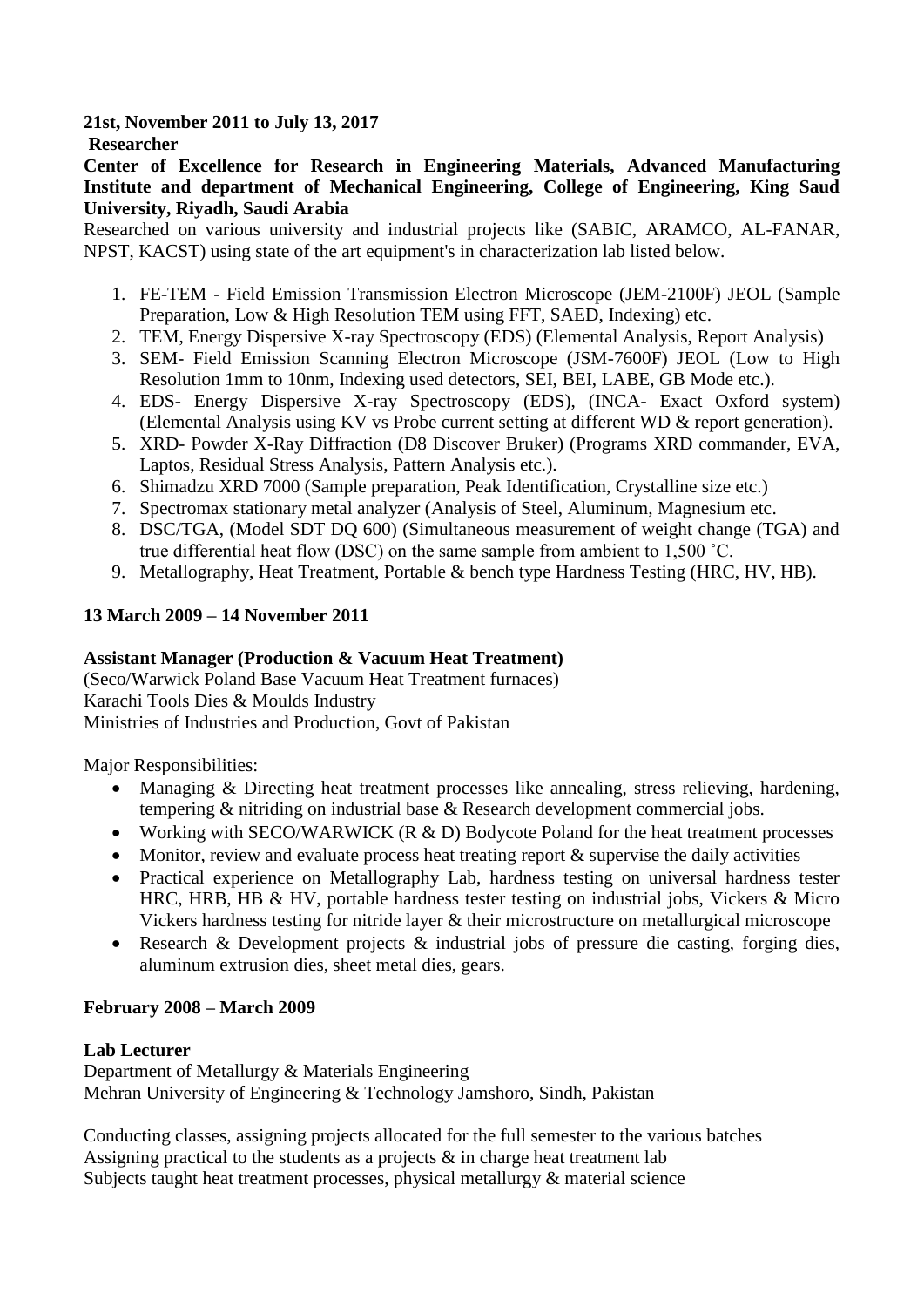# **PROFESSIONAL TRAININGS:**

| King<br>Saud<br>University,<br>department of Mechanical                                                                                                                                                 |                                                                                                                                                                                                      | One-week training on Field Emission-Transmission Electron<br>Microscope (FE-TEM 200KV).                                                                                                                                                         |  |  |  |
|---------------------------------------------------------------------------------------------------------------------------------------------------------------------------------------------------------|------------------------------------------------------------------------------------------------------------------------------------------------------------------------------------------------------|-------------------------------------------------------------------------------------------------------------------------------------------------------------------------------------------------------------------------------------------------|--|--|--|
| Engineering.<br>Saud<br>University,<br>King<br>department of Mechanical<br>Engineering.                                                                                                                 |                                                                                                                                                                                                      | Mr. Reyaz R. Khan, Country Manager (JEOL) Saudi Arabia<br>One Week Training on Field Emission Scanning<br>Electron<br>Microscope (FE-SEM)<br>EDS (Energy-dispersive X-ray spectroscopy).<br>Mr. Yasir Ahmed, Chief Engineer (JEOL) Saudi Arabia |  |  |  |
| University,<br>Saud<br>King<br>department of Mechanical<br>Engineering.                                                                                                                                 |                                                                                                                                                                                                      | One-week training on Powder X-Ray Diffraction (XRD)<br>Mr. Kurt, Application Scientist Bruker Germany                                                                                                                                           |  |  |  |
| <b>Tools</b><br>Dies<br>Karachi<br>Mould Industry                                                                                                                                                       | Six weeks in house training on Heat Treatment plant (Hardening,<br>$\&$<br>Tempering & Nitriding) from SECO/WARWICK Engineer Poland<br>includes testing and process control of heat treatment plant. |                                                                                                                                                                                                                                                 |  |  |  |
| Pakistan<br>Machine<br>Factory                                                                                                                                                                          | Two weeks training on Metallography, heat treatment, material<br>Tool<br>testing, destructive & nondestructive testing from state of the art<br>industry.                                            |                                                                                                                                                                                                                                                 |  |  |  |
| Pakistan<br><b>Steel</b><br>Karachi                                                                                                                                                                     | Mills,                                                                                                                                                                                               | State of art in producing Plain Carbon Steel & Special Steel in the<br>form of Billets, Blooms & Slabs.                                                                                                                                         |  |  |  |
| Peoples Steel Mills, Karachi                                                                                                                                                                            |                                                                                                                                                                                                      | Primary & Secondary Steel making, Special and alloy Steel                                                                                                                                                                                       |  |  |  |
| Atlas<br>Engineering<br>Industries, Karachi                                                                                                                                                             |                                                                                                                                                                                                      | Cast Iron Foundry production of automotive parts                                                                                                                                                                                                |  |  |  |
| <b>Steel</b><br>Metropolitan<br>Corporation                                                                                                                                                             |                                                                                                                                                                                                      | Re-rolling mill operations                                                                                                                                                                                                                      |  |  |  |
| <b>Tools</b><br>Karachi<br>Dies<br>$\&$<br>Moulds Industry<br>holding small parts                                                                                                                       |                                                                                                                                                                                                      | Development of heat treatment basket made of SS304 used for                                                                                                                                                                                     |  |  |  |
| Karachi<br>Dies<br><b>Tools</b><br>$\&$<br>Moulds Industry                                                                                                                                              |                                                                                                                                                                                                      | Membership Society of Petroleum Engineers & Dies & Mould<br>Association of Pakistan.                                                                                                                                                            |  |  |  |
| <b>PROJECT / THESIS:</b>                                                                                                                                                                                |                                                                                                                                                                                                      |                                                                                                                                                                                                                                                 |  |  |  |
| "Feasibility of Production of Steel by DRI (Direct Reduced Iron) - Using<br>Undergraduate<br>EAF (Electric Arc Furnace) Route for Pakistan" Project of Al Tuwairqi Steel<br>(Bachelor Degree)<br>Mills. |                                                                                                                                                                                                      |                                                                                                                                                                                                                                                 |  |  |  |
| "Effect of Vacuum Heat Treatment Process on Toughness and Wear of H-13<br>Graduate                                                                                                                      |                                                                                                                                                                                                      |                                                                                                                                                                                                                                                 |  |  |  |
| Tool Steel" using Seco/Warwick hardening & Nitriding Furnaces.<br>(Master Degree)                                                                                                                       |                                                                                                                                                                                                      |                                                                                                                                                                                                                                                 |  |  |  |
| <b>PERSONEL:</b>                                                                                                                                                                                        |                                                                                                                                                                                                      |                                                                                                                                                                                                                                                 |  |  |  |
| Marital<br>Married,<br>Status:<br>children                                                                                                                                                              | 2                                                                                                                                                                                                    | Present Address: King Abdullah Institute for Nanotechnology,<br>King Saud University, Riyadh, Saudi Arabia.                                                                                                                                     |  |  |  |
| Passport No: AC3765432<br>(Expire March 13, 2023)                                                                                                                                                       |                                                                                                                                                                                                      |                                                                                                                                                                                                                                                 |  |  |  |
|                                                                                                                                                                                                         |                                                                                                                                                                                                      |                                                                                                                                                                                                                                                 |  |  |  |

## **REFERENCE:**

- 1. Professor Tahir Khan, Department of Mechanical Engineering, University of Bradford, UK **Email:** [T.Khan20@Bradford.ac.uk](mailto:T.Khan20@Bradford.ac.uk)
- 2. Dr. Abdulaziz Al-Hazaa, Vice Dean for Technical Affairs, King Abdullah Institute for Nanotechnology, King Saud University, Riyadh, Saudi Arabia Email: [aalhazaa@ksu.edu.sa,](mailto:aalhazaa@ksu.edu.sa) Off. : +966-11-4697520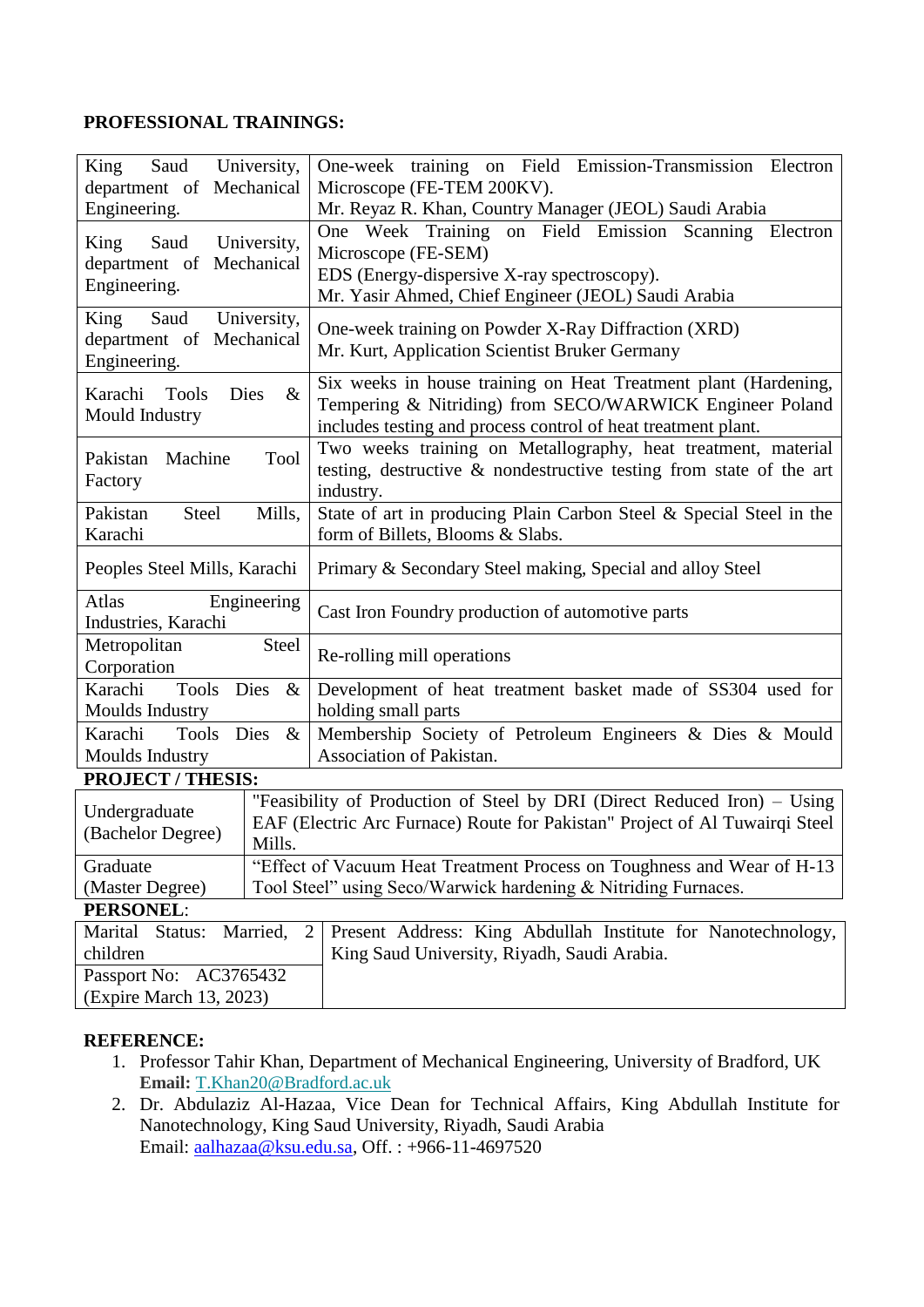## **PUBLICATIONS (ISI JOURNALS)**

- 1. Title: Micro-Channels By Nd:Yag Laser Beam Machining: Fabrication, Microstructures, And Micro-Hardness Profiles, Author(S): Ahmed, N (Ahmed, Naveed); Darwish, S (Darwish, Saied); Alahmari, Am (Alahmari, Abdulrehman M.); **Shar, MA (Shar, Muhammad Ali)** Source: International Journal Of Advanced Manufacturing Technology Volume: 85 Issue: 9- 12 Pages: 1955-1968 Doi: 10.1007/S00170-015-7257-1 Published: Aug 2016
- 2. Title: Synthesis Of Nano Particles On Polyallyl Diglycol Carbonate Polymer Surface With Alpha Radiation Author(S): Farooq, Wa (Farooq, W. A.); Baig, Mr (Baig, M. R.); Ali, Sm (Ali, Syed Mansoor); **Shar, MA (Shar, M. A.);** Al-Ghamdi, Ss (Al-Ghamdi, S. S.); Al Garawi, Ms (Al Garawi, M. S.); Atif, M (Atif, M.) Source: Journal Of Nanoelectronics And Optoelectronics Volume: 11 Issue: 1 Pages: 24-28 Doi: 10.1166/Jno.2016.1877 Published: Feb 2016
- 3. Title: Effects of Glucose Doping On the Mgb2 Superconductors Using Cheap Crystalline Boron Author(S): Parakkandy, Jm (Parakkandy, Jafar Meethale); Shahabuddin, M (Shahabuddin, Mohammed); Shah, Ms (Shah, M. Shahabuddin); Alzayed, Ns (Alzayed, Nasser S.); Qaid, Sas (Qaid, Salem A. S.); Madhar, Na (Madhar, Niyaz Ahmad); Ramay, Sm (Ramay, Shahid M.); **Shar, MA (Shar, Muhammad Ali)** Source: Physica C-Superconductivity And Its Applications Volume: 519 Pages: 137-141 Doi: 10.1016/J.Physc.2015.10.003 Published: Dec 15 2015
- 4. Title: Synthesis, Characterization and Application Of Curcumin Formaldehyde Resin For The Removal Of Cd2+ From Wastewater: Kinetics, Isotherms And Thermodynamic Studies Author(S): Naushad, M (Naushad, Mu.); Ahamad, T (Ahamad, Tansir); Alothman, Za (Alothman, Zeid A.); **Shar, MA (Shar, Muhammad Ali);** Alhokbany, Ns (Alhokbany, Noura S.); Alshehri, Sm (Alshehri, Saad M.) Source: Journal Of Industrial And Engineering Chemistry Volume: 29 Pages: 78-86 Doi: 10.1016/J.Jiec.2015.03.019 Published: Sep 25 2015
- 5. Title: Structural and Optical Properties Of Pure And Ag Doped Zno Thin Films Obtained By Sol Gel Spin Coating Technique Author(S): Ali, Sm (Ali, Syed Mansoor); Farooq, Wa (Farooq, W. A.); Baig, Mr (Baig, M. R.); **Shar, MA (Shar, M. A.)**; Atif, M (Atif, M.); Alghamdi, Ss (Alghamdi, S. S.); Algarawi, Ms (Algarawi, M. S.); Naeem-Ur-Rehman (Naeem-Ur-Rehman); Aziz, Mh (Aziz, Muhammad Hammad) Source: Materials Science-Poland Volume: 33 Issue: 3 Pages: 601-605 Doi: 10.1515/Msp-2015-0091 Published: Sep 2015
- 6. Title: Growth And Characterization Of Layer By Layer Cds-Zns Qds On Dandelion Like Tio2 Microspheres For Qdssc Application Author(S): Aslam, Mm (Aslam, M. Mohamed); Ali, Sm (Ali, Syed Mansoor); Fatehmulla, A (Fatehmulla, Amanullah); Farooq, Wa (Farooq, W. A.); Atif, M (Atif, M.); Al-Dhafiri, Am (Al-Dhafiri, A. M.); **Shar, MA (Shar, Muhammad Ali)** Source: Materials Science In Semiconductor Processing Volume: 36 Pages: 57-64 Doi: 10.1016/J.Mssp.2015.03.030 Published: Aug 2015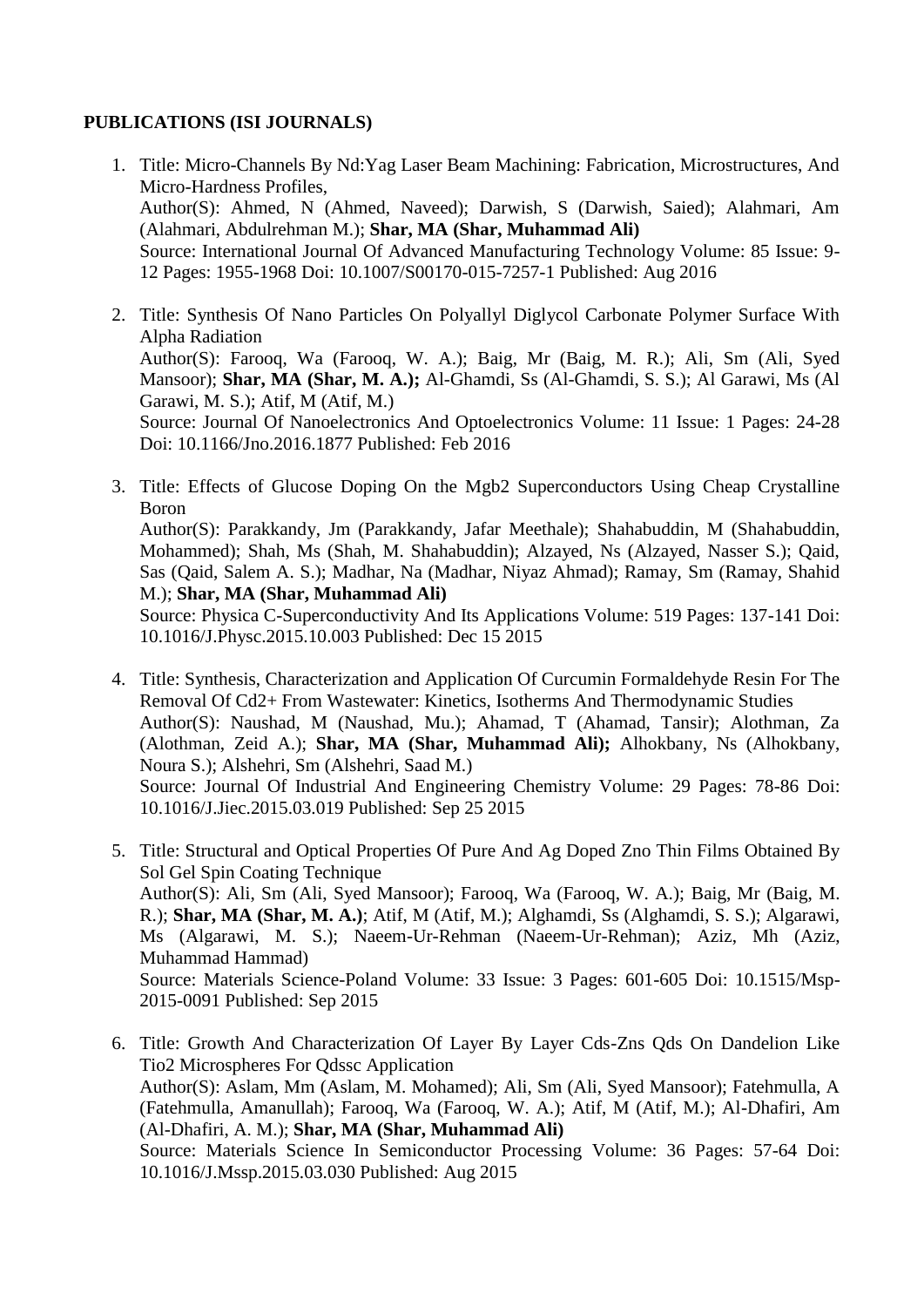- 7. Title: Synthesis And Characterization Of Highly Organized Crystalline Rutile Nanoparticles By Low-Temperature Dissolution-Reprecipitation Process Author(S): Karim, Mr (Karim, Mohammad Rezaul); Bhuiyan, Mti (Bhuiyan, Mohammad Tauhidul Islam); Dar, Ma (Dar, Mushtaq Ahmad); Seikh, Ah (Seikh, Asiful Hossain); **Shar, MA (Shar, Muhammad Ali);** Zaman, Mb (Zaman, Mohammed Badruz); Lee, Cj (Lee, Chul Jae); Kim, Hj (Kim, Hee Jin); Lee, Ms (Lee, Mu Sang) Source: Journal Of Materials Research Volume: 30 Issue: 12 Pages: 1887-1893 Doi: 10.1557/Jmr.2015.150 Published: Jun 28 2015
- 8. Title: Investigation Of Long Term Coupled Effect Of High Temperature And Constant High Humidity On Corrosion Rehabilitated Patches Of Reinforced Concrete Structures Author(S): Wasim, M (Wasim, M.); Hussain, Rr (Hussain, Raja Rizwan); **Baloch, MA (Baloch, M. A.)** Source: International Journal Of Civil Engineering Volume: 13 Issue: 1a Pages: 68-75 Published: Mar 2015
- 9. Title: Study The Structure And Performance Of Thermal/Plasma Modified Au Nanoparticle-Doped Tio2 Photocatalyst Author(S): Mahmood, A (Mahmood, Asif); Ramay, Sm (Ramay, Shahid M.); Al-Zaghayer, Ys (Al-Zaghayer, Yousef S.); Atiq, S (Atiq, Shahid); Ahmad, I (Ahmad, Iftikhar); **Shar, MA (Shar, Muhammad Ali)**; Khan, Sd (Khan, Salah Din) Source: Modern Physics Letters B Volume: 28 Issue: 26 Article Number: 1450208 Doi: 10.1142/S021798491450208x Published: Oct 10 2014
- 10. Title: Influence Of Gamma Irradiation On The Structural And Optical Properties Of Nanostructured Magnesium Doped Sno Thin Films Author(S): Ali, Sm (Ali, Syed Mansoor); Farooq, Wa (Farooq, W. A.); Qindeel, R (Qindeel, Rabia); Baig, Mr (Baig, M. R.); **Shar, MA (Shar, M. A.)**; Al-Ghamdi, Ss (Al-Ghamdi, S. S.); Algarawi, Ms (Algarawi, M. S.); Atif, M (Atif, M.) Source: Journal Of Nanoelectronics And Optoelectronics Volume: 9 Issue: 5 Special Issue: Si Pages: 644-647 Doi:10.1166/Jno.2014.1648 Published: Oct 2014
- 11. Title: Structural, Morphological, And Magnetic Characterization Of Sol-Gel Synthesized Mncuzn Ferrites Author(S): Ramay, Sm (Ramay, Shahid Mahmood); Rafique, Hm (Rafique, Hafiz Muhammad); Aslam, S (Aslam, Sana); Siddiqi, Sa (Siddiqi, Saadat Anwar); Atiq, S (Atiq, Shahid); Saleem, M (Saleem, Murtaza); Naseem, S (Naseem, Shahzad); **Shar, MA (Shar, Muhammad Ali)** Source: Ieee Transactions On Magnetics Volume: 50 Issue: 8 Article Number: 2200604 Doi: 10.1109/Tmag.2014.2317111 Part: 1 Published: Aug 2014
- 12. Title: Repair Vulnerability Of Corrosion Patch Repairs At The Steel Intersection Areas Of Reinforced Concrete Slabs Influenced By Harsh Weather Author(S): Wasim, M (Wasim, Muhammad); Hussain, Rr (Hussain, Raja Rizwan); **Baloch, MA (Baloch, Muhammad Ali)** Source: Industrial & Engineering Chemistry Research Volume: 53 Issue: 7 Pages: 2656-2660 Doi: 10.1021/Ie402901y Published: Feb 19 2014
- 13. Title: Phase Pure Synthesis And Morphology Dependent Magnetization In Mn Doped Zno Nanostructures